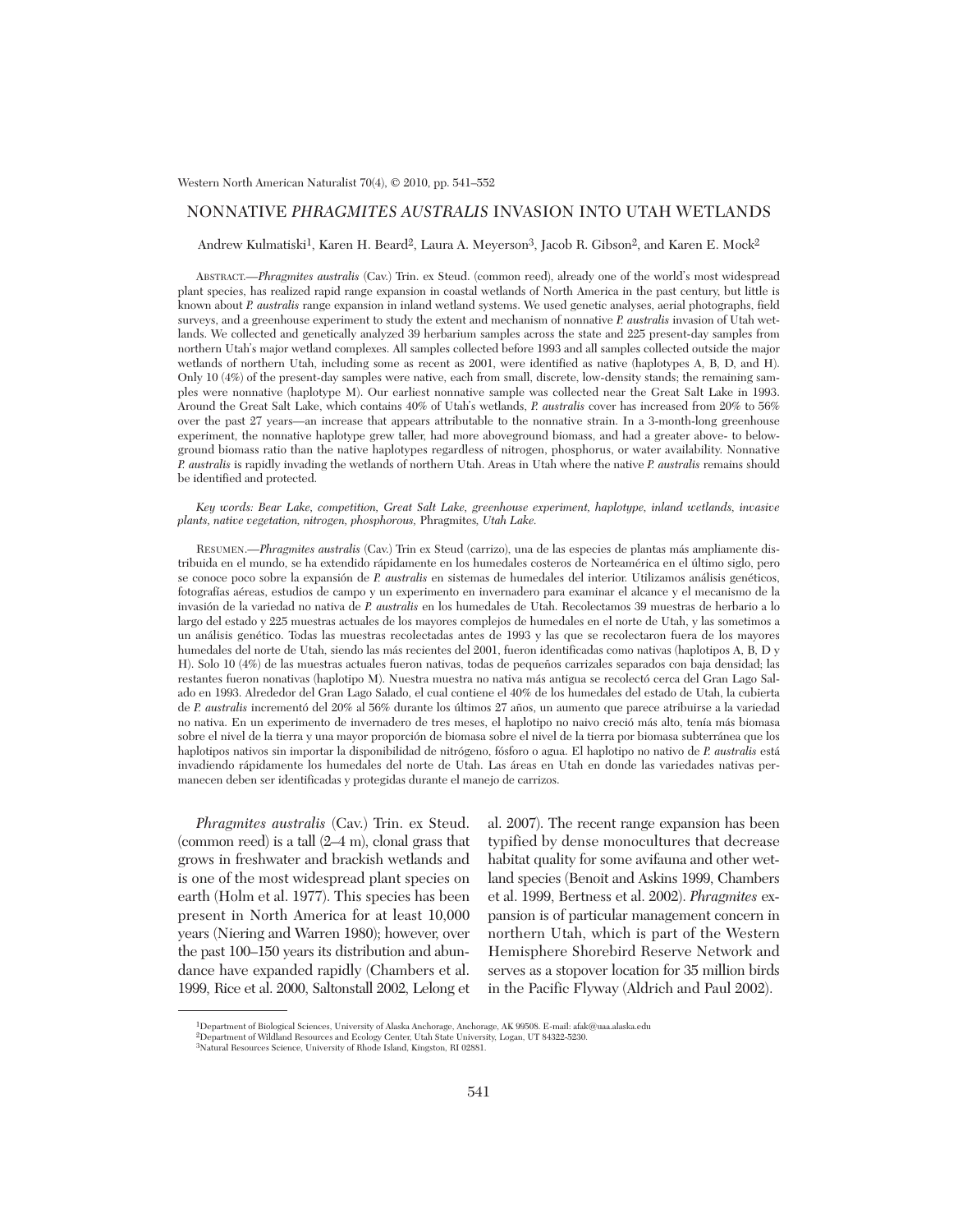Several explanations have been invoked to explain recent *P. australis* expansion in North America. Initially, researchers suggested that anthropogenic disturbances, such as soil disturbance and nutrient addition, increased *P. australis* growth (Van Der Toorn and Mook 1982, Marks et al. 1994, Meyerson et al. 2000, Bertness et al. 2002, Silliman and Bertness 2004, Chambers et al. 2008). Later, strong evidence suggested that the introduction of an aggressive nonnative strain explained the rapid expansion, particularly throughout the northeastern United States (Saltonstall 2002, 2003a). Disturbance also has been shown to disproportionally improve growth of the nonnative *P. australis* strain in relation to the native strain (Bertness et al. 2002, Minchinton and Bertness 2003, Jodoin et al. 2008, Park and Blossey 2008; but see Saltonstall and Stevenson 2007). Other potential explanations include allelopathic secretions from the nonnative *P. australis* (Rudrappa et al. 2007) and the potential for native and nonnative strains to hybridize (Meyerson et al. 2010). The relative importance of these mechanisms remains unresolved, especially in noncoastal wetlands.

While little is known about inland wetland populations (but see Wilcox et al. 2003, Jodoin et al. 2008), research on the expansion of *P. australis* in North America has focused on Atlantic coastal populations. One study reviewing her barium (historical) and present-day samples across the United States suggests that inland wetlands were invaded by the nonnative strain after the 1960s (Saltonstall 2002). Other recent reports also suggest that *P. australis* is becoming unusually dense and expanding rapidly in many Utah wetlands, particularly along the shores of the Great Salt Lake and surrounding area (Cross and Fleming 1989). While the rapid expansion has not yet been quantified, local land managers suggest that it began during flooding events which created large mudflats in the 1980s (Grierson personal communication). However, the expansion also coincided with increasing human populations, as well as with a 5-fold increase in P concentration and a 10-fold increase in N concentration in invaded waters (Naftz et al. 2000, Gerner 2003). Which combination of factors contributes to the recent expansion remains unclear because native and nonnative strains can be difficult to distinguish based on morphological characteristics (Saltonstall 2002), and because so many conditions including nonnative invasion, high water levels, and increasing nutrient concentrations are associated with the expansion in Utah.

With a focus on Utah's 3 largest lakes, the objectives of this study were to (1) investigate the invasion history of nonnative *P. australis* across the state, (2) determine the current extent of native and nonnative *P. australis* cover, and (3) assess factors potentially contributing to *P. australis* spread. Herbarium samples from 1875 to the present were genetically analyzed to describe the historical occurrence of native and nonnative haplotypes. Present-day distribution and relative abundance of nonnative and native haplotypes were characterized for Utah's 3 largest lakes: the Great Salt Lake, Utah Lake, and Bear Lake. These 3 bodies of water support 44% of wetland coverage in Utah, with the Great Salt Lake, alone, representing 40% of the coverage in Utah (Fry et al. 2009). To determine the change in historical and present-day *P. australis* cover, we analyzed Great Salt Lake aerial photographs from 1977 and 2004. Finally, a green house experiment determined if changes in soil moisture status or nutrient loading associated with anthropogenic activities over the past 30 years may have contributed to *P. australis* range expansion.

#### **METHODS**

#### Genetic Analyses

Herbarium samples were used to determine the timing and extent of the invasion of the nonnative haplotype across the state of Utah. At the time of this study, the S.L. Welsh Herbarium at Brigham Young University (BYU) and the Intermountain Herbarium at Utah State University (USU) contained 54 and 29 *P. australis* specimens, respectively (Appendix). All samples that were considered of reliable quality (i.e., were green) and that contained sufficient material for amplification and restriction analysis were in cluded. A total of 39 herbarium specimens were genetically analyzed: 32 specimens from BYU and 7 from USU (Appendix; Fig. 1).

To determine the present-day extent of native and nonnative *P. australis,* leaf samples were collected at 225 *P. australis* occurrence points from the Great Salt Lake, Utah Lake, and Bear Lake. Points were located every 500 m along continuous wetland vegetation, regardless of the width of vegetation, though private property prevented access to some locations. In total, 77 *P. australis* samples were collected along Utah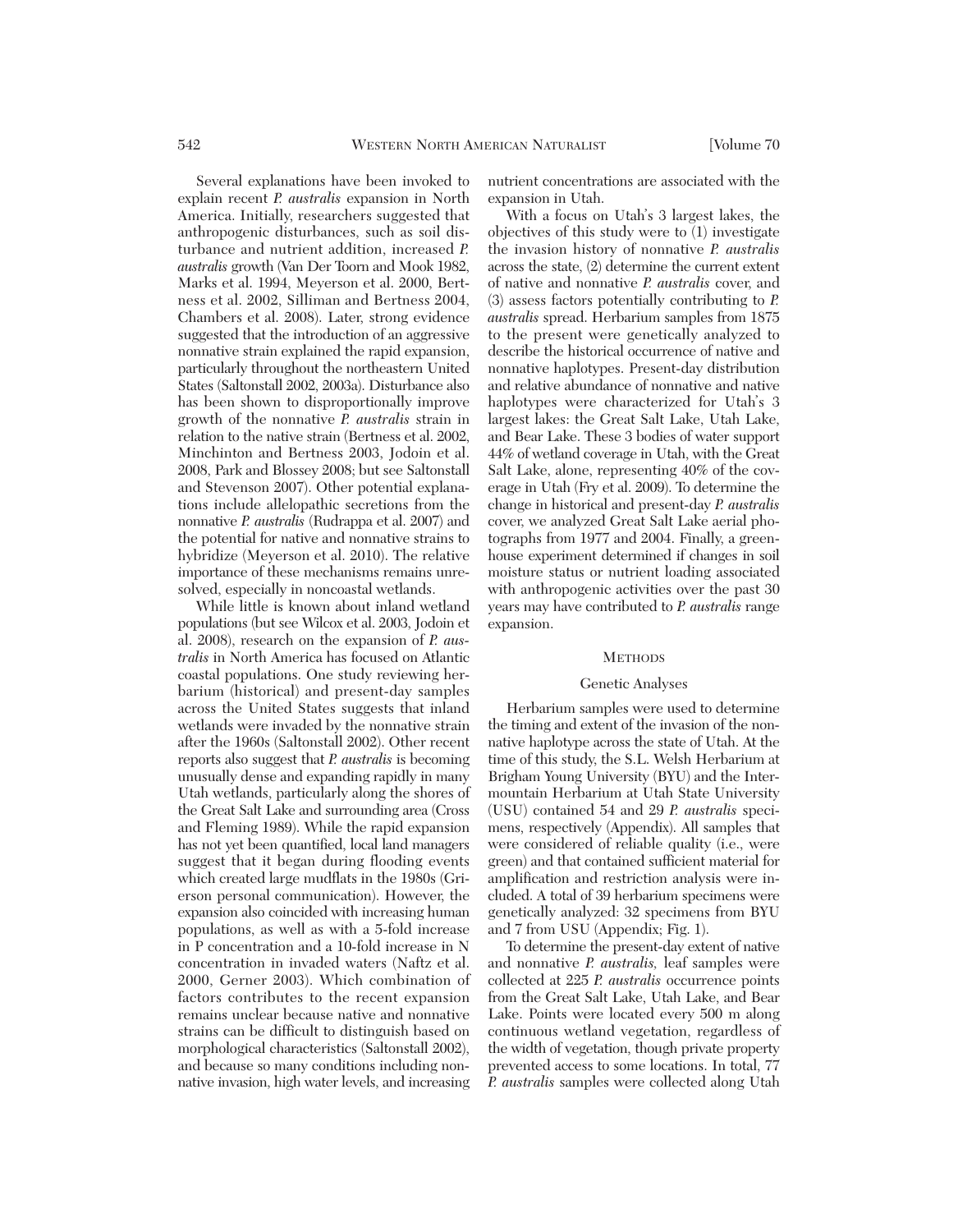

Fig. 1. Native and nonnative *Phragmites australis* distribution in Utah. Sampling dates are indicated next to herbarium specimens through 2001. Symbols without sampling dates represent present-day samples (2000–2006). A lowercase *r* adjacent to sampling points indicates where rhizomes were collected for the greenhouse experiment.

Lake in November 2005, 137 along the Great Salt Lake and Jordon River in August 2006, and 11 along Bear Lake in May 2007 (Fig. 1).

Leaf samples were cut into  $1 \times 2$ -cm pieces and field-collected samples were immediately preserved in paper envelopes containing silica gel desiccant. DNA was extracted using Qiagen DNEasy 96 Plant Kits following the manufacturer's protocol (Valencia, CA). Isolated genomic DNA provided a template in polymerase chain

reactions (PCR) that amplified 2 noncoding regions of the chloroplast genome: (a) *trnL*b—a segment of the intergenic spacer region between *trnT* (UGU) and *trnL* (UAA) (Taberlet et al. 1991, Saltonstall 2002) and (b) *rbcL*—a segment of the intergenic spacer region between *rbcL* and *psaI* (Saltonstall 2001, 2003b). Reaction products were used as templates in subsequent restriction fragment analyses (Saltonstall 2003b) that distinguished native and nonnative haplotypes.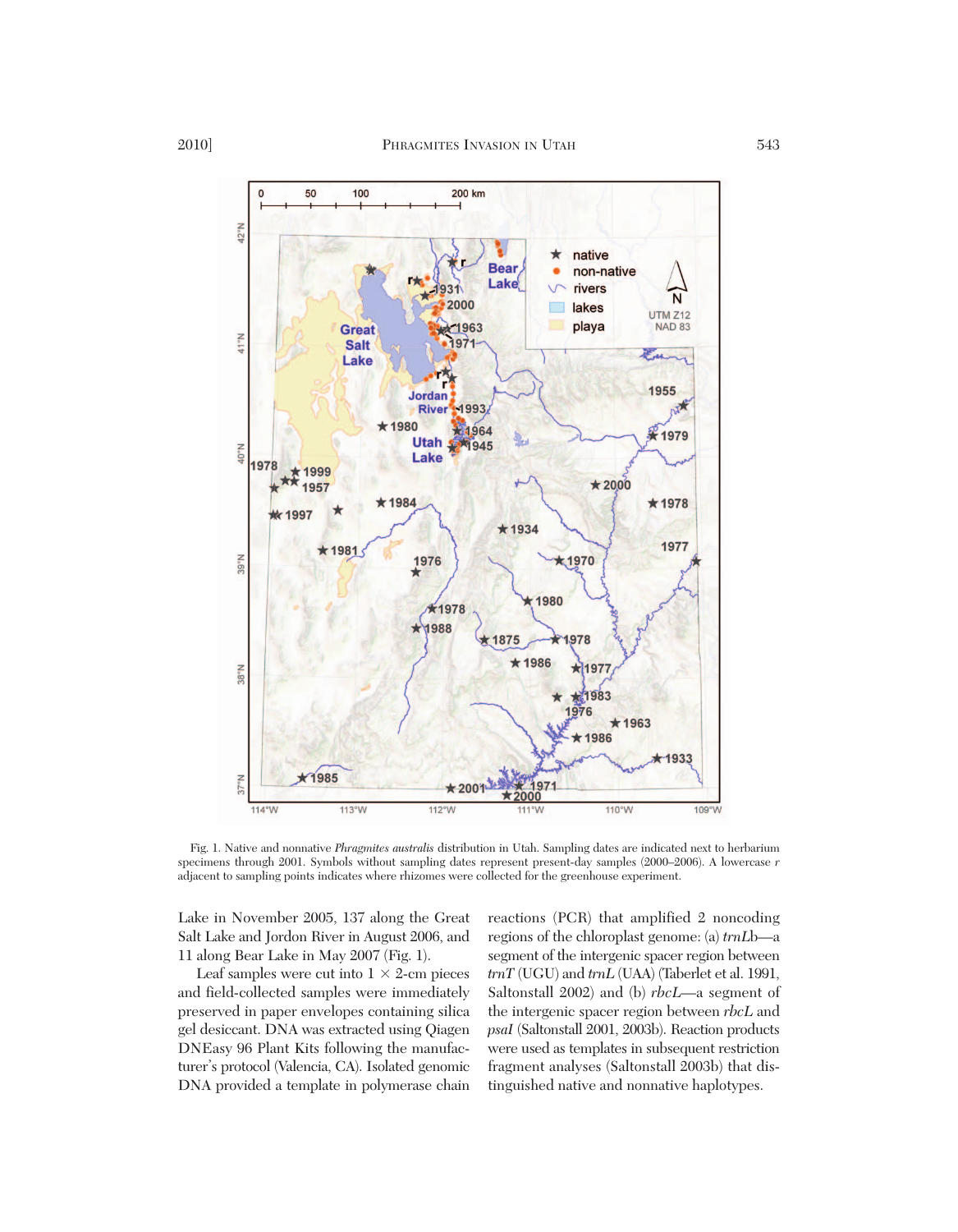Following native and nonnative haplotype determination, sequencing of the *trnL*b and *rbcL* amplicons was conducted on a subset of the extracted samples (17 field-collected nonnative, 4 field-collected native, and 5 historical native samples) by using protocols of Saltonstall (2002) to identify specific haplotypes. To optimize amplification, the *rbcL* forward and reverse primer was redesigned using PrimerSelect (DNAS-TAR<sup>®</sup> Lasargene; 5'-TTGCTCGTGAAGTAAT), and the PCR annealing temperature was modified from Saltonstall's (2002) original protocol for both regions to  $54^{\circ}$ C for both primer sets. The amplicons were sequenced at the University of Rhode Island using an Applied Biosystems 3130xl Genetic Analyzer. A combined alignment for each region was created using SeqMan and aligned using Megalign 8.0.2 (Lasargene) software. The alignments were then compared to previously identified haplotypes in GenBank (*rbcL*: AF457382-402; *trnL*b: AY016324- 328, AY016332-335, and AY714215- 216).

## Aerial Photography

To determine *P. australis* ground cover in wetlands surrounding Utah's 3 largest lakes, we determined total wetland area for each lake. Total wetland area for the Great Salt Lake was estimated as the "emergent herbaceous wetland" land-cover class in the National Land Cover Dataset (NLCD) (Fry et al. 2009). Total wetland area for Utah Lake and Bear Lake (often <30 m wide) was visually classified using aerial photographs (2004 National Agricultural Imagery Program [NAIP]) because the NLCD is limited to a 30-m resolution.

Present-day extent of *P. australis* was deter mined using ground truthing and visual inspection of NAIP images. Ground-referenced points included the 225 *P. australis* points where sampling was conducted and the 60 *P. australis*–free points (*Typha latifolia* L., *Schoenoplectus lacustris* [L.] Pella, and *Scirpus maritimus* L.) located every 500 m along continuous wetland vegetation. In total, there were 37 *P. australis*–free points along the Great Salt Lake and Jordon River, 20 along Utah Lake, and 3 along Bear Lake. In NAIP images, *P. australis* appeared to be darker and taller than other common wetland species, and arranged in circular patterns; thus, we were able to confidently identify *P. australis* in the images. *Phragmites australis* stand characteristics were delineated on images, and the

aerial extent of the stands was determined by using GPS-verified distances. Wetland area covered by *P. australis* was then divided by total wetland area to determine the percent cover of wetland for each lake.

After using present-day data for training, we were able to determine *P. australis* cover on historical images. Historical images from 1966, 1977, and 1982 were inspected, but only one image from 1977 was of sufficient quality to clearly delineate *P. australis* coverage. This 1977 image was available for one section of the Great Salt Lake, but 21% of the wetlands associated with the Great Salt Lake, Utah Lake, and Bear Lake were included (Fig. 2).

## Greenhouse Experiment

A 3-month-long greenhouse experiment was conducted to measure plant growth of native and nonnative strains under high- and low-re source conditions. To conduct the experiment, 16 trays of twenty 1.2-L pots (320 pots total) were established and defined by redwood dividers. Each pot received 1.2 L of washed sand and 50 mL of soil slurry from a local, *Phragmi tes*-free wetland (111°56'35.3"W, 41°47'6.57"N). The slurry provided microbial inocula.

Results from the genetic assay were used to identify 4 native and 4 nonnative populations from which rhizomes were collected on 27 February 2007 (Fig. 1). The 4 sites in each category were spaced from 5 to 150 km apart. Paired native and nonnative stands within each site were located within 3 km of each other. On 1 March 2007, rhizomes were rinsed with water and cut into  $4.0 \pm 0.01$  g pieces that included 1 or 2 nodes. Half of the pots in each tray were randomly assigned native rhizomes and half were randomly assigned nonnative rhizomes. Two to 3 replicates from each population were included per tray. Each pot received three 4-g rhizome pieces from the same population.

Each tray of 20 pots was randomly assigned to 1 of 4 treatment levels: control (10 trays), high N (2 trays), high P (2 trays), and low water content (2 trays). Control treatments were de signed to reflect N and P concentrations in freshwater streams, and high N and P treatments were designed to reflect concentrations observed in the Great Salt Lake and Utah Lake (Loving and Waddell 2000, Gerner 2003). At the beginning of the experiment, all pots received a modified Hoagland's solution that provided  $0.64 \text{ mg} \cdot \text{kg}^{-1}$  N and  $0.08 \text{ mg} \cdot \text{kg}^{-1}$  P.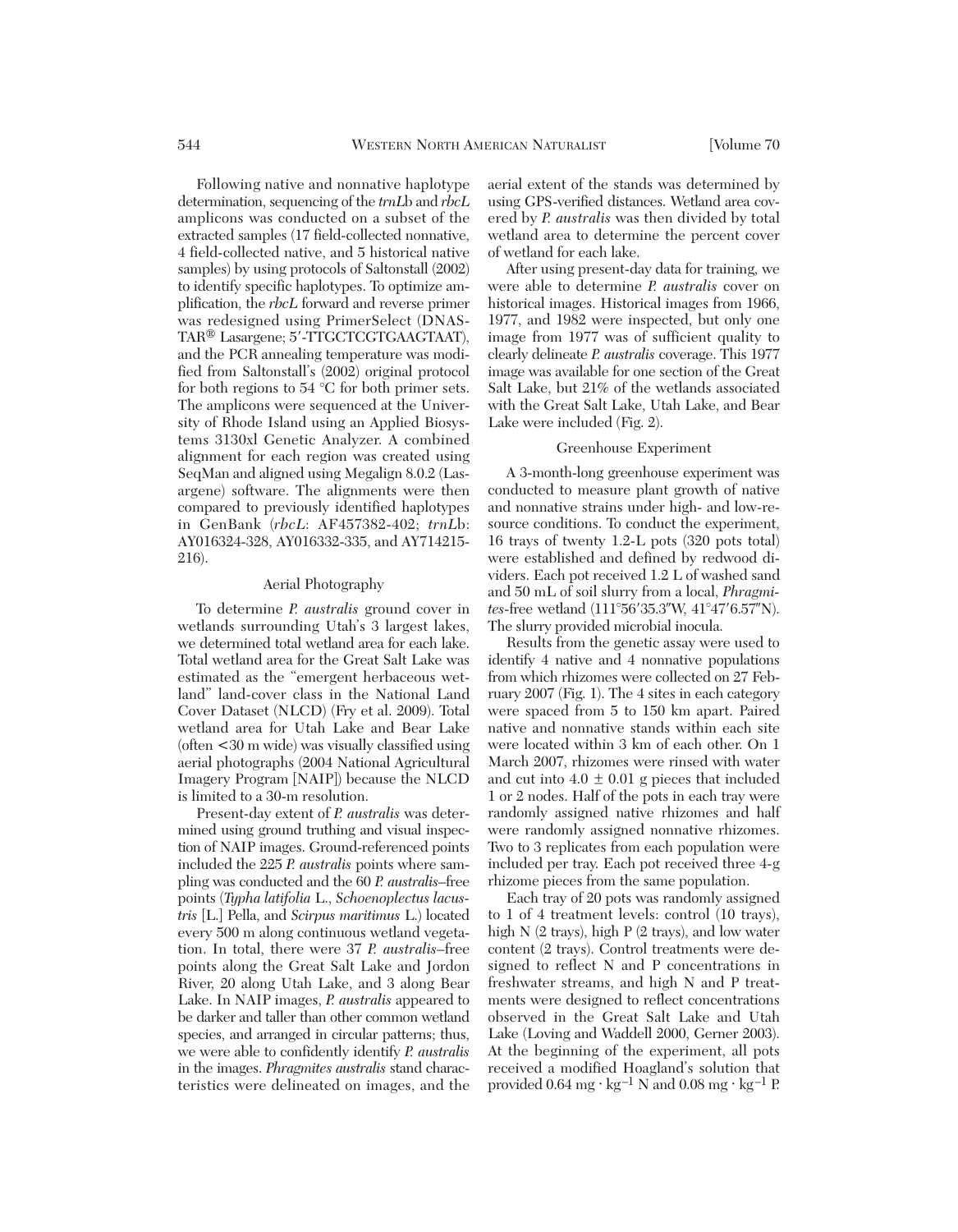

Fig. 2. Native (A, B, D, and H) and nonnative (M) *Phragmites australis* haplotypes for present-day and historical samples from Utah.

The high-N treatment pots received an additional 20 mL of a 714 mg ⋅ L–1 potassium nitrate solution or 3.3 mg N (2.7 mg N  $\cdot$  kg<sup>-1</sup> soil). The high-P treatment pots received 20 mL of a 45 mg  $\cdot$  L<sup>-1</sup> potassium phosphate solution or 0.29 mg P  $(0.25 \text{ mg P} \cdot \text{kg}^{-1} \text{ soil}).$ In the low-moisture trays, a 10-mm hole was drilled halfway down each pot to allow the plants to grow in unsaturated soil. Plants were grown under natural greenhouse light conditions, and temperatures varied between 15 °C and 25 °C. Pots were surface watered as needed throughout the experiment to maintain saturated soils.

During weeks 3 and 5, all pots received ad ditional doses (100 mL) of a modified Hoagland's solution. At the end of the experiment (1 June 2007), maximum height, height of each stem, and number of stems for each pot were recorded. Then all plant parts were removed from pots, rinsed with water until free of soil material, and oven dried at 70 °C until biomass remained constant. At that point, values of above- and belowground dry biomass were recorded.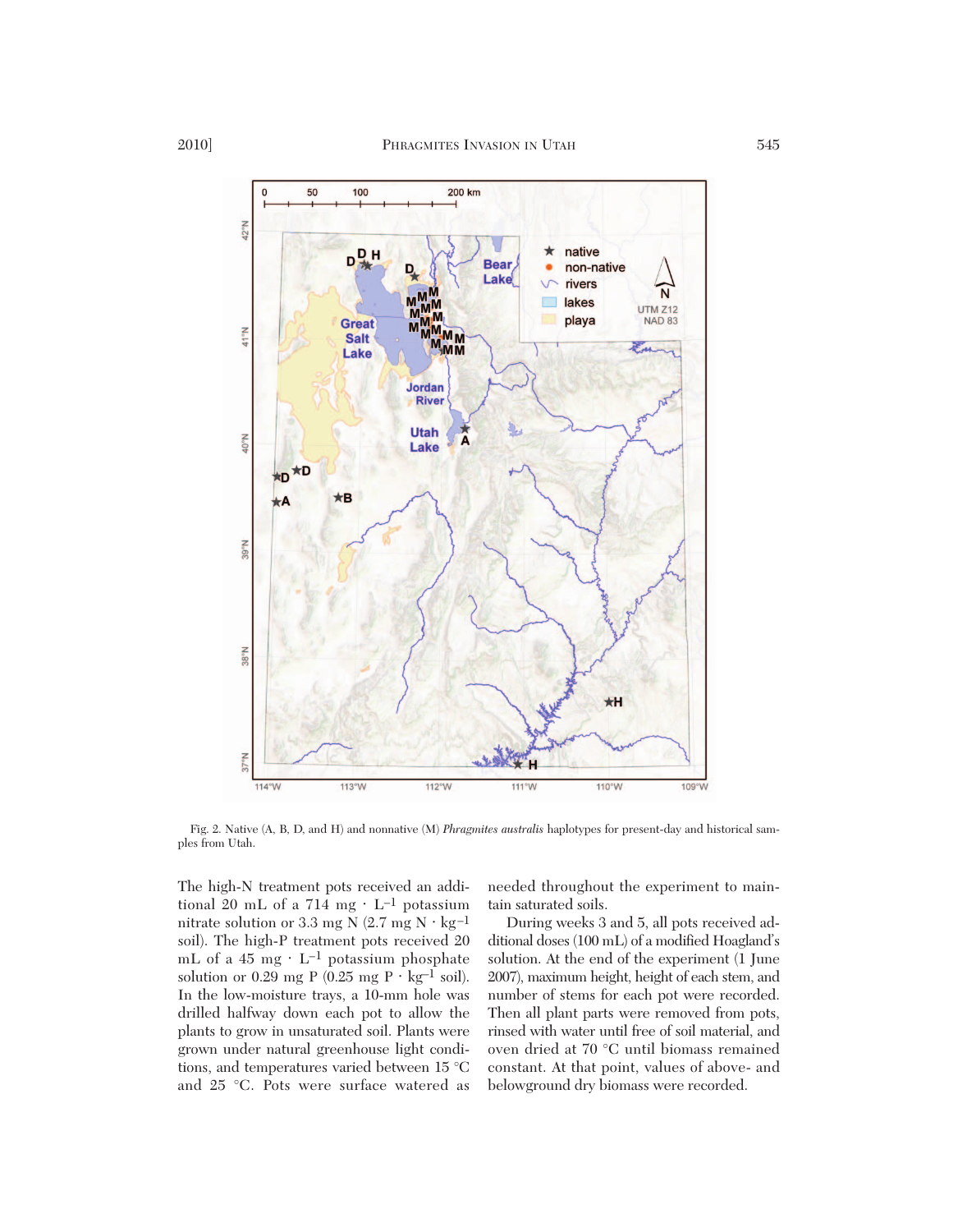TABLE 1. Land-cover classifications for the 3 major lakes of northern Utah. Herbaceous wetland area for the Great Salt Lake calculated from the National Land Cover Database. Herbaceous wetland areas for Utah Lake and Bear Lake, and *Phragmites australis* cover estimated from National Agriculture Imagery Program 2004 images.

| Lake            | Herbaceous<br>wetlands (ha) | Phragmites Phragmites<br>cover $(ha)$ cover $(\%)$ |    |
|-----------------|-----------------------------|----------------------------------------------------|----|
| Bear Lake       | 370                         | 40                                                 | 11 |
| Great Salt Lake | 25,050                      | 8630                                               | 34 |
| Utah Lake       | 2080                        | 890                                                | 41 |

# Data Analysis of Greenhouse Experiment

Using ANOVA for 3 experimental factors in a split plot design with subsamples, we assessed the effects of treatment, origin, and population on the following response variables: maximum height, number of shoots, aboveground biomass, belowground biomass, and above- to belowground biomass ratio at the end of the experiment. Trays were defined as the wholeplot unit and treatments as whole-plot factors (control, N, P, and water). Subplot factors were origin (native or nonnative) and population, where population was nested within origin; subplot factors were assigned to sets of pots within a tray. Multiple pots within each tray of a given population were designated as subsamples.

The model assumptions of normality and homogeneity of variance were examined by using Kolmogorov–Smirnov tests and graphical analyses of residuals. To meet assumptions of normality and homogeneity of variance, height, aboveground biomass, and belowground biomass were square-root transformed and stems were log transformed. Comparisons of means clarified treatment and population effects as well as interactions. A Tukey–Kramer adjustment decreased experiment-wide type I errors, and *P* < 0.05 was considered significant. Analyses were computed using the MIXED procedure in SAS/STAT for Windows®, release 9.1.3 (SAS Institute, Inc., Cary, NC).

#### **RESULTS**

#### Genetic Analyses

In total, 264 *P. australis* samples were collected and genetically analyzed for native and nonnative haplotype determination. Analyses were conducted on 39 herbarium samples collected across Utah from 1931 to 2006 (Fig. 1) and 225 present-day samples collected from 2005 to 2007: 137 from the Great Salt Lake and Jordan River, 77 from Utah Lake, and 11 from Bear Lake. Haplotypes determined for an additional 23 samples from Saltonstall (2002), including one from 1875 and 22 from 2000, were also included in our analyses, so that our study included all known genetically analyzed samples from Utah.

All herbarium samples collected across Utah before 1993 and all samples collected outside the major wetlands of northern Utah, including some as recent as 2001, were identified as native (Fig. 1). Only 10 (4%) of the 225 present-day samples found within Utah's wetlands were native (Fig. 1); however, no native samples were found in Bear Lake. Each of these 10 samples was found in small, discrete, low-density stands  $(< 0.5$  ha), but several of these stands were clustered, resulting in 6 general areas where native stands were found. A large set of native stands (2 ha) was found associated with freshwater springs in the northwest corner of the Great Salt Lake. Another large set of native stands (18 ha) was found on the remote north shore of the Great Salt Lake. Two small (10-m2) stands were found on channelized sections of the northern end of the relatively polluted Jordon River on the outskirts of Salt Lake City. One small  $(<500-m<sup>2</sup>)$ , low-density stand was encountered in a remote area on the southwestern shore of Utah Lake, and one very small stand  $(< 6 \text{ m}^2$ ) was located along a roadside in Cache Valley.

DNA was extracted from 26 of the 264 samples and identified to specific haplotype based on  $trnLb$ ,  $rbcL$ , or  $trnLb + rbcL$  amplicon sequence data. Of these samples, five were herbarium samples identified as native haplotypes A  $(n = 2)$ , D  $(n = 1)$ , and H  $(n = 2)$  (Fig. 2). An additional 5 present-day samples (collected 2006) were identified as native haplotypes D  $(n = 4)$  and H  $(n = 1)$ , and the remaining 16 present-day samples were identified as non native haplotype M (Fig. 2). One present-day sample from Saltonstall (2002) was identified as native haplotype B (Saltonstall unpublished data).

## Aerial Photography

Based on the 2004 aerial photographs, *P. australis* dominated approximately 34% (8610 ha) of wetlands (25,050 ha) surrounding the Great Salt Lake, 41% (860 ha) of wetlands (2080 ha) surrounding Utah Lake, and 11% (40 ha) of wetlands (370 ha) surrounding Bear Lake (Table 1; Fig. 3).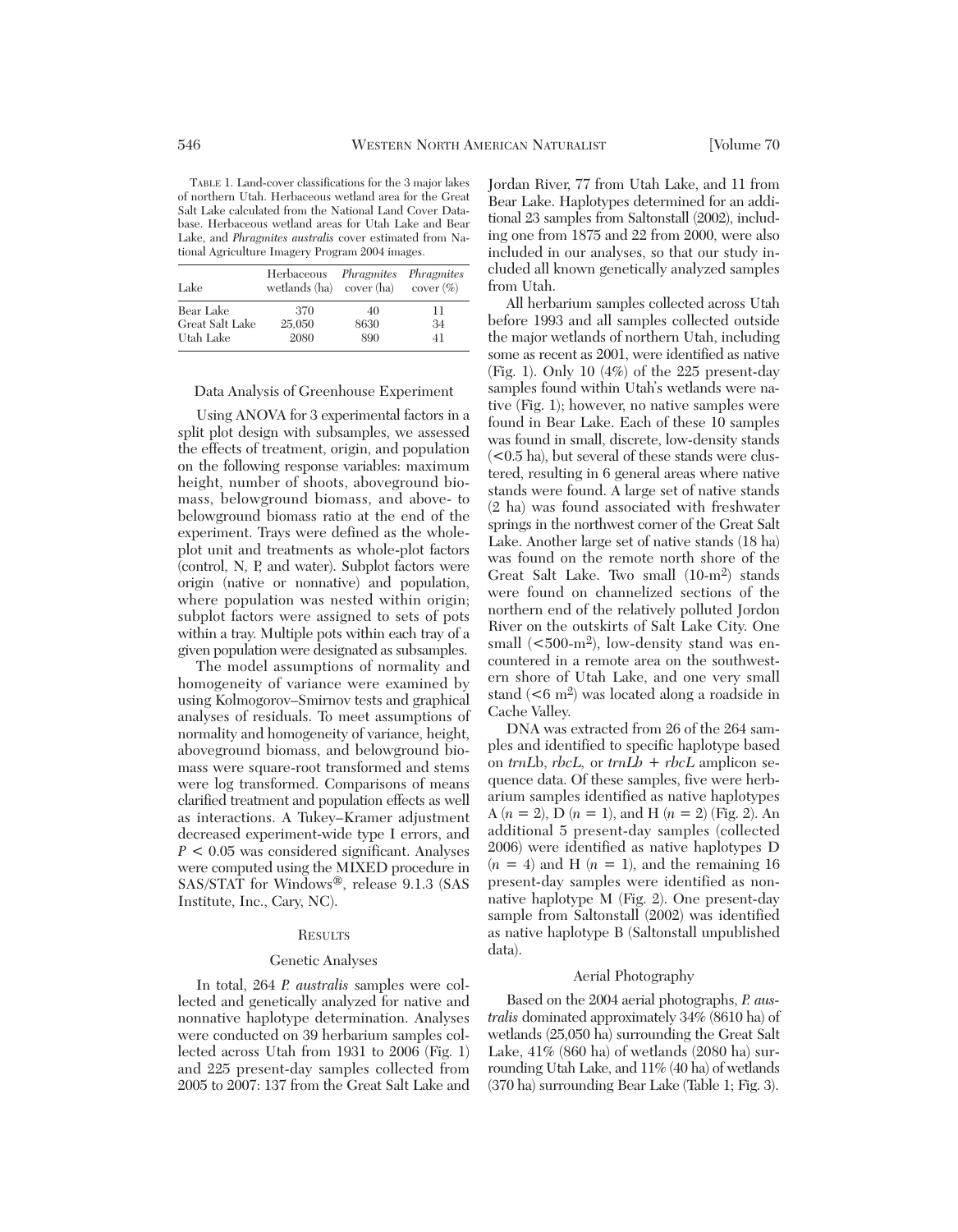

Fig. 3. Current *Phragmites australis* distribution around the Great Salt Lake. The estimate was determined from visual inspection of 2004 National Agricultural Imagery Program images and ground inspection of 285 *P. australis* and *P. australis*–free points. The polygon in the lower right-hand corner indicates the extent of the 1977 aerial photographs used to determine historical *P. australis* abundance.



Fig. 4. Mean plant growth responses of native and nonnative *Phragmites australis* haplotypes in a 3-month green house experiment. The response variables are maximum plant height per pot in centimeters (height), number of shoots per pot (shoots), dry mass of aboveground plant parts in grams (aboveground), dry mass of belowground plant parts in grams (belowground), and ratio of above- to belowground biomass (A:B). For each measure, significant differences are indicated with an asterisk (*P* < 0.05).

The 1977 aerial photograph captured 5887 ha around the Great Salt Lake and showed 1200 ha

(20.4%) of this area covered by *P. australis.* The 2004 photograph of the same area showed 3320 ha (56.4%) of *P. australis.* Herbarium sam ples from this area were not available, but herbarium samples taken in 1963 and 1971 near this area (within 25 km) were of the native haplotype (Fig. 1). All present-day samples collected from the area were nonnative.

## Greenhouse Experiments

Only 3 of the 320 pots had sprouted plants in the first 3 weeks of the study. Rhizome sprouting rapidly increased following the second nutrient addition at week 3. At the termination of the experiment, 67% of the pots had plants growing in them.

Regardless of treatment, aboveground growth of nonnative-haplotype plants was greater than that of native-haplotype plants (Fig. 4). More specifically (Table 2), nonnative plants grew taller, produced more aboveground biomass, and had a higher above- to belowground biomass ratio than native plants. There was no significant difference between native and nonnative plants in the number of stems produced or in belowground biomass (Table 3).

There was no treatment effect of N addition, P addition, or water reduction on any of the plant growth variables (Tables 2, 3). And the treatment  $\times$  origin interaction term was not significant (i.e., treatments did not affect native or nonnative plant growth differently as a whole; Table 3). There were population-level above- and belowground biomass differences (Table 3); however, population differences were not included in our original study objectives and are not discussed further.

### **DISCUSSION**

*Phragmites australis* (cav.) Trin. ex Steud. now covers nearly 10,000 ha (35%) of the wetlands in northern Utah (the Great Salt Lake, Utah Lake, and Bear Lake). Because 44% of the wetlands in Utah are located in the large wetland complexes of northern Utah (Fry et al. 2009), *P. australis* now covers a significant portion of all wetland habitats in the state. While *P. australis* has been present in North America for the past 10,000 years and in Utah's wetlands since at least 1875 (the earliest record), its recent increase appears to be occurring through introduction of a nonnative strain. The aggressiveness of the nonnative strain has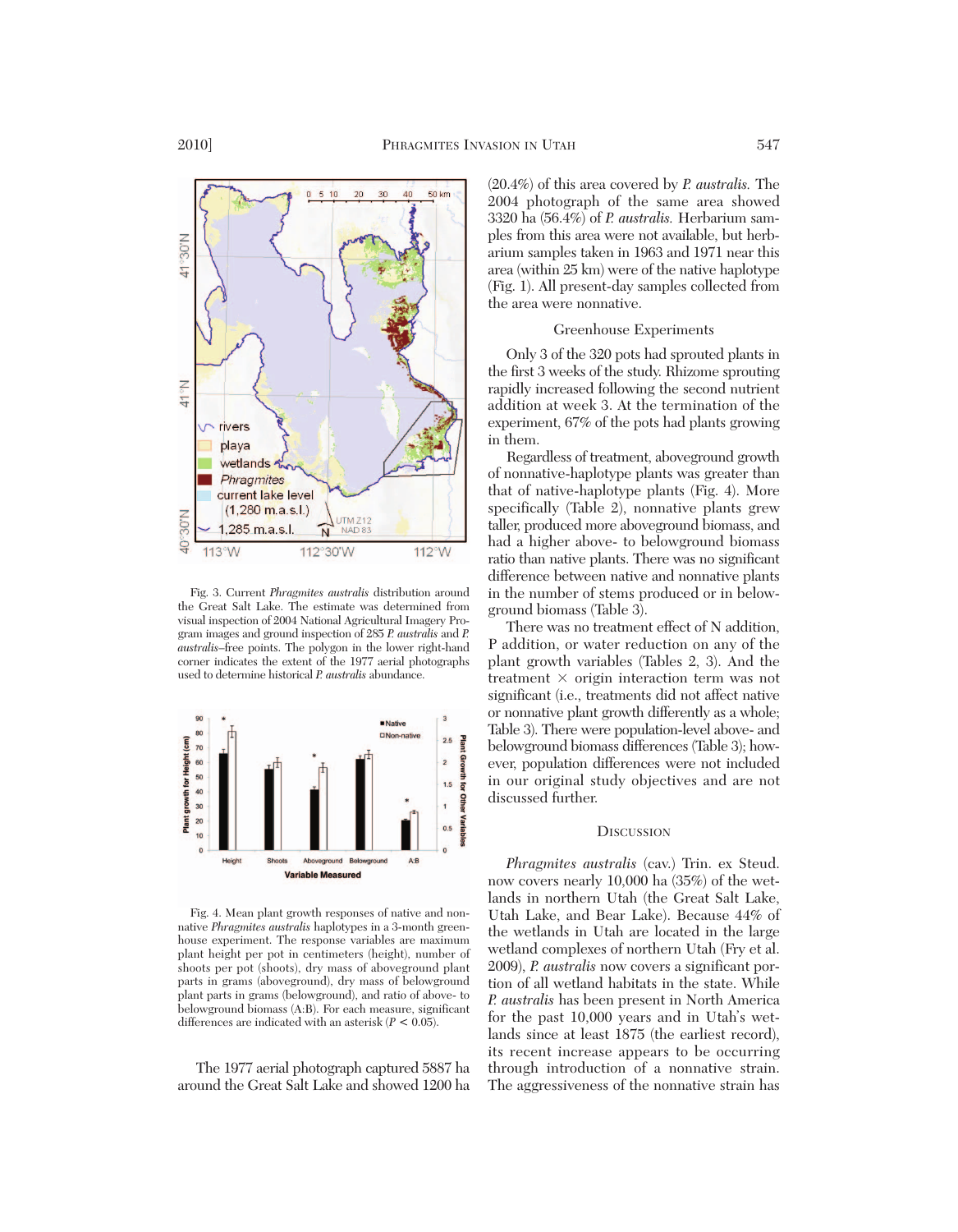| <b>Treatments</b> | Height<br>(cm) | Shoot<br>number $(\#)$ | Aboveground<br>biomass $(g)$ | Belowground<br>biomass $(g)$ | Aboveground:<br>belowground | Survivorship |
|-------------------|----------------|------------------------|------------------------------|------------------------------|-----------------------------|--------------|
| Native            |                |                        |                              |                              |                             |              |
| Control           | 72(5.9)        | 1.9(0.18)              | 1.5(0.15)                    | 2.2(0.12)                    | 0.67(0.06)                  | 60%          |
| Drier             | 55(13)         | 1.7(0.39)              | 1.1(0.34)                    | 1.7(0.27)                    | 0.66(0.14)                  | 70%          |
| N addition        | 69(12)         | 1.6(0.38)              | 1.5(0.32)                    | 1.9(0.25)                    | 0.79(0.13)                  | 80%          |
| P addition        | 45(12)         | 1.6(0.38)              | 1.2(0.32)                    | 1.8(0.24)                    | 0.70(0.13)                  | 80%          |
| Nonnative         |                |                        |                              |                              |                             |              |
| Control           | 82(6.0)        | 2.3(0.18)              | 1.9(0.15)                    | 2.1(0.12)                    | 0.90(0.06)                  | 65%          |
| Drier             | 71(13)         | 1.6(0.39)              | 1.9(0.34)                    | 2.3(0.27)                    | 0.77(0.14)                  | 70%          |
| N addition        | 85(12)         | 2.3(0.38)              | 1.8(0.32)                    | 1.9(0.25)                    | 0.88(0.13)                  | 80%          |
| P addition        | 62(13)         | 1.5(0.40)              | 1.8(0.35)                    | 2.2(0.28)                    | 0.93(0.14)                  | 70%          |

TABLE 2. Final least-squares means (SE) for plant growth responses of *Phragmites australis* grown in the 3-month greenhouse experiment.

TABLE 3. ANOVA results showing fixed effects of treatment (drier, N addition, P addition, and control), origin (native or nonnative), population nested within origin, and their interactions on growth parameters of *Phragmites australis* in the greenhouse experiment. Significant  $(P < 0.05)$  results are shown in bold.

| Source                                 | df       | $\boldsymbol{F}$ | $\boldsymbol{P}$ |
|----------------------------------------|----------|------------------|------------------|
| Height (cm)                            |          |                  |                  |
| Treatment                              | 3, 11.3  | 1.78             | 0.2081           |
| Origin                                 | 1,67.9   | 6.62             | 0.0123           |
| Treatment $\times$ origin              | 3,68.6   | 1.09             | 0.3597           |
| Population (origin)                    | 3,64.8   | 0.87             | 0.5188           |
| Treatment $\times$ population (origin) | 18, 62.8 | 1.08             | 0.3887           |
| Shoots $(\#)$                          |          |                  |                  |
| Treatment                              | 3, 11.9  | 1.18             | 0.3578           |
| Origin                                 | 1,60.4   | 1.02             | 0.3164           |
| Treatment $\times$ origin              | 3,60.9   | 0.99             | 0.4018           |
| Population (origin)                    | 6,59.2   | 1.52             | 0.1885           |
| Treatment $\times$ population (origin) | 18, 57.7 | 0.6              | 0.8821           |
| Aboveground (g)                        |          |                  |                  |
| Treatment                              | 3, 11.5  | 0.18             | 0.9074           |
| Origin                                 | 1, 62.2  | 7.83             | 0.0068           |
| Treatment $\times$ origin              | 3, 62.7  | 0.45             | 0.7166           |
| Population (origin)                    | 6, 61.3  | 2.53             | 0.0297           |
| Treatment $\times$ population (origin) | 18, 60.2 | 1.04             | 0.4274           |
| Belowground $(g)$                      |          |                  |                  |
| Treatment                              | 3, 10.6  | 0.85             | 0.4969           |
| Origin                                 | 1,69.9   | 1.01             | 0.3187           |
| Treatment $\times$ origin              | 3, 70.2  | 1.49             | 0.2242           |
| Population (origin)                    | 6, 67.4  | 3.89             | 0.0022           |
| Treatment $\times$ population (origin) | 18, 65.3 | 0.76             | 0.7335           |
| Above: belowground                     |          |                  |                  |
| Treatment                              | 3, 11.9  | 0.2              | 0.8955           |
| Origin                                 | 1,63.8   | 8.49             | 0.0049           |
| Treatment $\times$ origin              | 3,64.2   | 0.58             | 0.6303           |
| Population (origin)                    | 6, 63.2  | 2.24             | 0.0505           |
| Treatment $\times$ population (origin) | 18, 62.2 | 0.84             | 0.6433           |

been well-documented in the northeastern United States (Saltonstall 2002), and the results of this study suggest that it is similarly aggressive in inland wetlands.

Our earliest detection of nonnative specimens in Utah was a sample taken between Utah Lake and the Great Salt Lake (i.e., the Jordan

River) in 1993 near Camp Williams, a military installation (Fig. 1). The next herbarium sample taken from this area in 2000 was also nonnative. Herbarium samples vouchered in 1963, 1964, and 1971 from the same region were all native (Fig. 1), suggesting a rapid and dramatic shift from native to nonnative dominance between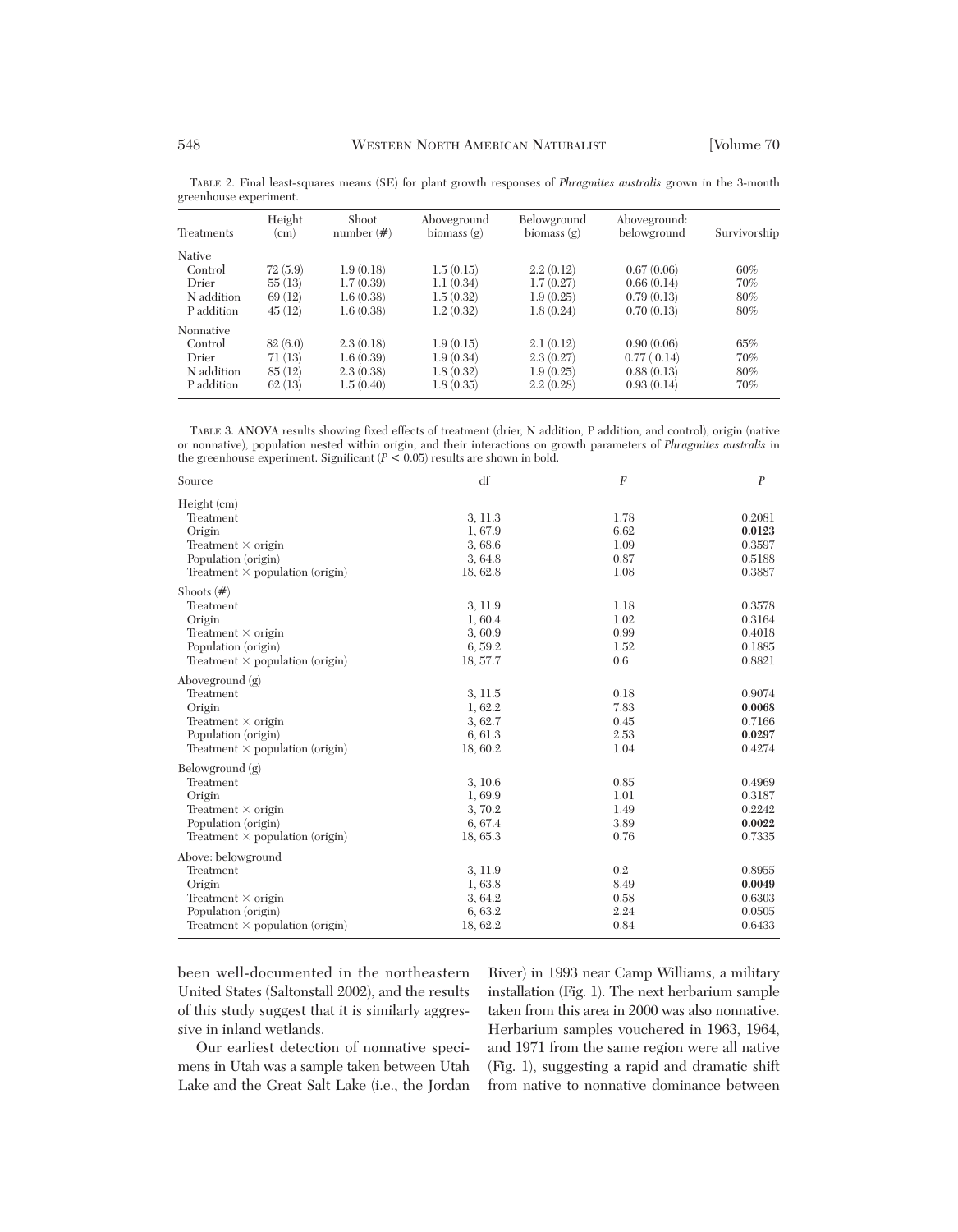1971 and 1993 around the Great Salt Lake. Because most herbarium sampling is limited and biased, it is possible that the nonnative strain was present in Utah before 1993. We suggest that the nonnative haplotype first appeared in Utah during the 1960s or 1970s and began to expand in the 1980s. Evidence for our suggestion is (1) the rapid appearance of the nonnative *P. australis* across North America after 1960 (Saltonstall 2002), (2) the rapid increase in cover observed between the 1977 and 2004 aerial photographs, (3) anecdotal accounts of rapid *P. australis* growth around Utah Lake and the Great Salt Lake in the 1980s (Grierson personal communication), and (4) allowance of a time lag between the arrival and spread of nonnative *P. australis* (Williamson 1996).

Our data suggest that the rapid expansion of *P. australis* cover in northern Utah can be attributed to the nonnative strain. *Phragmites australis* nonnative stands currently have a substantial presence around the Great Salt Lake, Utah Lake, and, to a lesser degree, Bear Lake. Our results showed that the nonnative strain made up 96% of the present-day samples from north ern Utah, and, in a direct measure of percent cover change from images, *P. australis* increased 36% (range 20%–56%) between 1977 and 2004 around the Great Salt Lake. All herbarium sam ples collected near this area in the 1960s and 1970s were native, whereas all area samples collected in and after 2004 were nonnative. It is possible that the nonnative *P. australis* strain occurred in the area prior to 1977, and that the native strain remained in the area after 1977, but was unsampled.

All herbarium samples collected anywhere in Utah prior to 1993 were the native strain. All samples collected outside of the northern wetlands, even those collected recently (1997 [1], 1999 [1], 2000 [2], and 2001 [1]), were also native. This study did not focus on present-day sampling outside of the northern wetlands, so it is unclear whether the nonnative *P. australis* strain is also invading those more remote areas. The 5 samples listed above suggest that at least some stands of native *P. australis* remain across the state.

The most extensive native stands found in present-day samples were on uninhabited north and northwest shores of the Great Salt Lake. The 2 native stands found within the Salt Lake City limits covered areas less than 20 m2 and contained fewer than 500 stems each (A.

Kulmatiski personal observation). Herbarium sample descriptions from across the state and our observations indicate that native stands typically associate with small springs and narrow streambeds, covering areas of 0.5 ha or less. Other researchers have also noted that the native strain rarely dominates a community, often does not form a monoculture (Saltonstall and Stevenson 2007), and, by nature of their small population size, may be increasingly vulnerable to eradication.

Our research identified 3 native haplotypes (A, D, and H) not previously identified in Utah but identified in other parts of the southwestern United States (Saltonstall 2002, Saltonstall et al. in press). The only native haplotype previously described in Utah was haplotype B (Saltonstall 2002). Our study shows that haplotype diversity in Utah is higher than previously described, and may be even greater assuming sampling was too limited. Control efforts (i.e., burning, flooding, herbicide) ap plied to nonnative stands, such as those that have occurred around the Great Salt Lake, may harm native stands, which contain higher genotypic diversity (i.e., native haplotypes A, D, and H) than nonnative stands (haplotype M).

# Greenhouse Experiment

The greenhouse experiment was conducted to determine growth responses of native and nonnative strains and if nutrient addition and soil saturation may have played a role in the expansion of nonnative plants in Utah. In our experiment, nonnative plants outperformed native plants regardless of conditions, a result that was similar to results from other greenhouse studies comparing native and nonnative growth patterns (Vasquez et al. 2005, League et al. 2006, Saltonstall and Stevenson 2007). Similar to League et al. (2006), we found this response in stem height, aboveground biomass, and above- to belowground biomass ratio. League et al. (2006) attributed the greater allocation of aboveground resources to greater root or rhizome efficiency or higher quality reserves in the nonnative strain.

Because of increased N and P levels in many Utah lakes, and because the native *P. australis* is often found perched above the water table (A. Kulmatiski personal observation, Amsberry et al. 2000, Minchinton and Bertness 2003), we investigated growth responses of native and nonnative *P. australis* to increased N, increased P,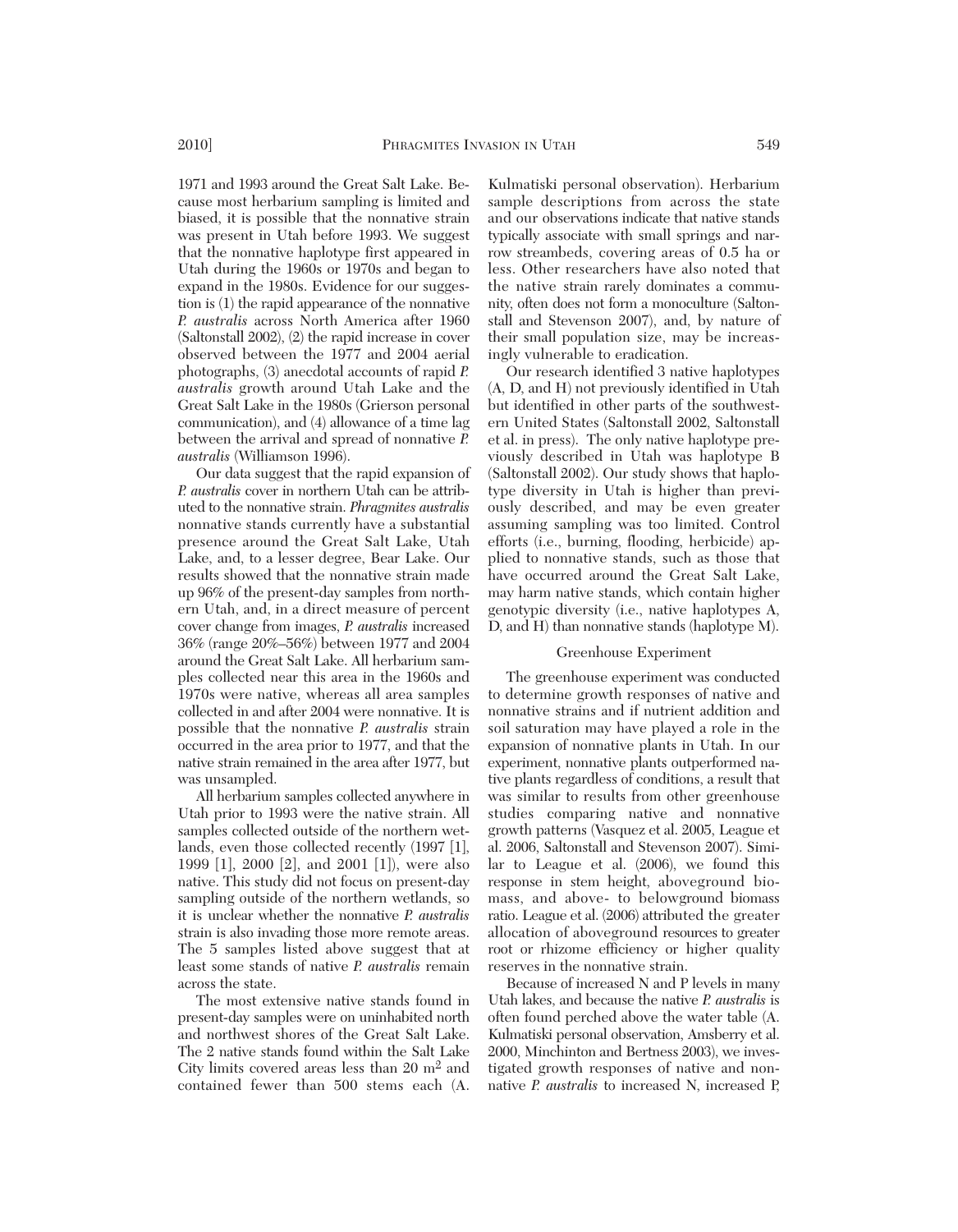and drier soils. Strain growth did not vary significantly in N- and P-enriched soil or in drier environments compared to control treatments. This result is quite different than results from other laboratory and field experiments, which show that the nonnative strain has strong responses to increased nutrients (Bertness et al. 2002, Minchinton and Bertness 2003, Rickey and Anderson 2004) or that the native has a stronger growth response to nutrient additions than the nonnative (Saltonstall and Stevenson 2007).

We expected that both strains would respond positively to nutrient enrichments. Potential explanations for our results are (1) that nutrients were nonlimiting because of fertilizer additions at weeks 3 and 5 and/or (2) that nutrient addition treatments were not great enough to elicit a response. In support of the first potential explanation, our above- to belowground biomass ratio was greater than that reported in a similar rhizome study—a result suggesting that soil resources were not limiting in our experiment (League et al. 2006). However, in support of the second potential explanation, most other studies added much more N and P in their treatments. For example, Saltonstall and Stevenson (2007) added 100 times more and Rickey and Anderson (2004) added 200 times more N per kg soil than we did, and Saltonstall and Stevenson (2007) added 730 times more P per kg soil than we did. Our treatments simulated observed high nutrient concentrations in waterways around the Great Salt Lake (Gerner 2003); however, it may be that plants experience different concentrations in the field and that nutrient-addition treatments should be reconsidered.

There are other factors that may have influenced our greenhouse experiment results. The pots used in our experiment were smaller com pared to those used in other *P. australis* container experiments (Vasquez et al. 2005, League et al. 2006, Saltonstall and Stevenson 2007), although our above- and belowground biomass measurements suggest that plants were not more root-bound. Sample sizes for native and nonnative strain comparisons were greater than those for treatment comparisons, but trends in our data do not suggest addition of N and P increased growth of either strain. The addition of 3 rhizome pieces to each pot limited our ability to determine the number of propagules per plot. It also precluded us from collecting separate root and rhizome weights in order to assign

categorical belowground biomass allocation, where differences between native and nonnative strains have been observed (League et al. 2006). Finally, our experiment only considered native and nonnative strains of *P. australis*; more general conclusions cannot be made concerning the importance of eutrophication or soil saturation to nonnative haplotype invasion, particularly be cause our experiment did not examine responses of other native species (e.g., *Scirpus maritimus*) (as in Minchinton et al. 2006, Morris et al. 2008, Zhao et al. 2008).

The nonnative *P. australis* strain is rapidly spreading throughout northern Utah and now makes up a large component of the wetland landscape. Based on available data, the native *P. australis* strain appears restricted to small patches in urban areas and to rural areas throughout the state. In the greenhouse experiment, the nonnative strain grew taller and expanded its aboveground biomass faster than the native strain, which may give the nonnative strain a competitive advantage over the native strain in terms of light and space. Further research is needed to determine how the nonnative strain competes with the native strain and other wetland species under field conditions. Identification of native stands of *P. australis* across Utah and consideration of their presence in reed management is encouraged.

### ACKNOWLEDGMENTS

This research was funded by the Utah Division of Forestry, Fire & State Lands. We thank J. Frandsen and K. Allen for their assistance with project development and sample acquisition; L. Bjerregard, R. Gardner, and K. Latta for field and laboratory assistance; and the USFS Rocky Mountain Research Station in Logan for use of their greenhouse facilities. AK was supported by Alaska EPSCoR NSF award #EPS-0701898 and the state of Alaska. KHB and LAM received support from USDA Agricultural Ex periment Station (grant #0208537 for LAM).

### LITERATURE CITED

- ALDRICH, T.W., AND D.S. PAUL. 2002. Avian ecology of Great Salt Lake. Pages 343–374 *in* J.W. Gwynn, editor, Great Salt Lake: an overview of change. Utah De partment of Natural Resources, Salt Lake City, UT.
- AMSBERRY, L., M. BAKER, P. EWANCHUK, AND M. BERT-NESS. 2000. Clonal integration and the expansion of *Phragmites australis.* Ecological Applications 10:1110– 1118.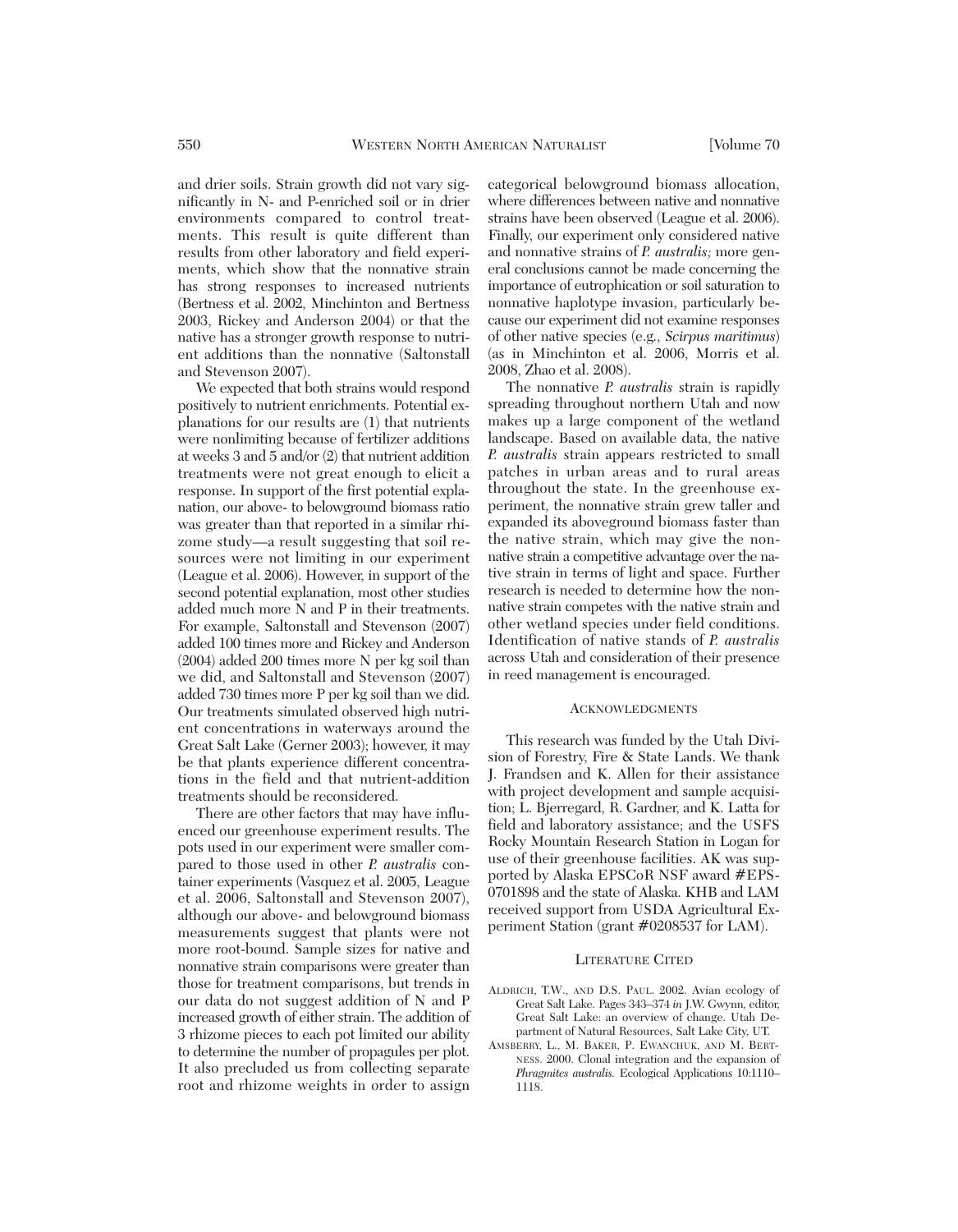- BENOIT, L.K., AND R.A. ASKINS. 1999. Impact of the spread of *Phragmites* on the distribution of birds in Connecticut tidal marshes. Wetlands 19:194–208.
- BERTNESS, M.D., P.J. EWANCHUK, AND B.R. SILLIMAN. 2002. Anthropogenic modification of New England salt marsh landscapes. Proceedings of the National Academy of Sciences of the United States of America 99: 1395–1398.
- CHAMBERS, R.M., K.J. HAVENS, S. KILLEEN, AND M. BERMAN. 2008. Common reed *Phragmites australis* occurrence and adjacent land use along estuarine shoreline in Chesapeake Bay. Wetlands 28:1097–1103.
- CHAMBERS, R.M., L.A. MEYERSON, AND K. SALTONSTALL. 1999. Expansion of *Phragmites australis* into tidal wetlands of North America. Aquatic Botany 64:261–273.
- CROSS, D., AND K.L. FLEMING. 1989. Control of *Phragmites* or common reed. Fish and Wildlife Leaflet 13.4.12, U.S. Fish and Wildlife Service, Washington, DC. 5 pp.
- FRY, J.A., M.J. COAN, C.G. HOMER, D.K. MEYER, AND J.D. WICKHAM. 2009. Completion of the National Land Cover Database (NLCD) 1992–2001: land cover change retrofit product. U.S. Geological Survey Open-File Report 2008-1379. 18 pp. Available from: http://pubs.usgs.gov/of/2008/1379
- GERNER, S.J. 2003. Water quality at fixed sites in the Great Salt Lake basins, Utah, Idaho, and Wyoming, Water Years 1999–2000. Water-Resources Investigations Report 03-4236, U.S. Geological Survey, National Water Quality Assessment Program, Salt Lake City, UT.
- HOLM, L.G., D.L. PLOCKNETT, J.V. PANCHO, AND J.P. HERBERGER 1977. The world's worst weeds: distribution and biology. University Press of Hawaii, Honolulu, HI.
- JODOIN, Y., C. LAVOIE, P. VILLENEUVE, M. THERIAULT, J. BEAULIEU, AND F. BELZILE. 2008. Highways as corridors and habitats for the invasive common reed *Phragmites australis* in Quebec, Canada. Journal of Applied Ecology 45:459–466.
- LEAGUE, M.T., E.P. COLBERT, D.M. SELISKAR, AND I.L. GALLAGHER. 2006. Rhizome growth dynamics of native and exotic haplotypes of *Phragmites australis* (common reed). Estuaries and Coasts 29:269–276.
- LELONG, B., C. LAVOIE, Y. JODOIN, AND F. BELZILE. 2007. Expansion pathways of the exotic common reed (*Phragmites australis*): a historical and genetic analysis. Diversity and Distributions 13:430–437.
- LOVING, B.L., AND K.M. WADDELL. 2000. Water and salt balance of Great Salt Lake, Utah, and simulation of water and salt movement through the causeway, 1987– 1998. Water-Resources Investigations Report 00- 4221, U.S. Geological Survey, Salt Lake City, UT.
- MARKS, M., B. LAPIN, AND J. RANDALL. 1994. *Phragmites australis* (*P. communis*): threats, management, and monitoring. Natural Areas Journal 14:285–294.
- MEYERSON, L.A., K. SALTONSTALL, L.M. WINDHAM, E. KIVIAT, AND S. FINDLAY. 2000. A comparison of *Phragmites australis* in freshwater and brackish marsh environments in North America. Wetlands Ecology and Management 8:89–103.
- MEYERSON, L.A., D.V. VIOLA, AND R.N. BROWN. 2010. Hybridization of invasive *Phragmites australis* with a native subspecies in North America. Biological Invasions 12:103–111.
- MINCHINTON, T.E., AND M.D. BERTNESS. 2003. Disturbancemediated competition and the spread of *Phragmites australis* in a coastal marsh. Ecological Applications 13:1400–1416.
- MINCHINTON, T.E., J.C. SIMPSON, AND M.D. BERTNESS. 2006. Mechanisms of exclusion of native coastal marsh plants by an invasive grass. Journal of Ecology 94:342–354.
- MORRIS, K., P.I. BOON, E.J. RAULINGS, AND S.D. WHITE. 2008. Floristic shifts in wetlands: the effects of environmental variables on the interaction between *Phrag mites australis* (common reed) and *Melaleuca ericifolia* (swamp paperbark). Marine and Freshwater Research 59:187–204.
- NAFTZ, D.L., D.W. STEPHENS, E. CALLENDER, AND P.C. VAN METRE. 2000. Reconstructing historical changes in the environmental health of watersheds by using sediment cores from lakes and reservoirs in Salt Lake Valley, Utah. Page 6 *in* Fact Sheet, U.S. Geological Survey, Salt Lake City, UT.
- NIERING, W.A., AND R.S. WARREN. 1980. Vegetation patterns and processes in New England salt marshes. Bio-Science 30:301–307.
- PARK, M.G., AND B. BLOSSEY. 2008. Importance of plant traits and herbivory for invasiveness of *Phragmites australis* (Poaceae). American Journal of Botany 95: 1557–1568.
- RICE, D., J. ROOTH, AND J.C. STEVENSON. 2000. Colonization and expansion of *Phragmites australis* in upper Chesapeake Bay tidal marshes. Wetlands 20:280–299.
- RICKEY, M.A., AND R.C. ANDERSON. 2004. Effects of nitrogen addition on the invasive grass *Phragmites australis* and a native competitor *Spartina pectinata.* Journal of Applied Ecology 41:888–896.
- RUDRAPPA, T., J. BONSALL, J.L. GALLAGHER, D.M. SELISKAR, AND H.P. BAIS. 2007. Root-secreted allelochemical in the noxious weed *Phragmites australis* deploys a reactive oxygen species response and microtubule assembly disruption to execute rhizotoxicity. Journal of Chemical Ecology 33:1898–1918.
- SALTONSTALL, K. 2001. A set of primers for amplification of noncoding regions of chloroplast DNA in the grasses. Molecular Ecology Notes 1:76–78.
- \_\_\_\_\_\_. 2002. Cryptic invasion by a non-native genotype of the common reed, *Phragmites australis,* into North America. Proceedings of the National Academy of Sciences 99:2445–2449.
- \_\_\_\_\_\_. 2003a. Genetic variation among North American populations of *Phragmites australis:* implications for management. Estuaries 26:444–451.
- \_\_\_\_\_\_. 2003b. A rapid method for identifying the origin of North American *Phragmites* populations using RFLP analysis. Wetlands 23:1043–1047.
- SALTONSTALL, K., A. LAMBERT, AND L.A. MEYERSON. In press. Genetics and reproduction of common (*Phrag mites australis*) and giant reed (*Arundo donax*). Invasive Plant Science and Management. doi: 10.1614/IPSM-09-053.1
- SALTONSTALL, K., AND J.C. STEVENSON. 2007. The effect of nutrients on seedling growth of native and introduced *Phragmites australis.* Aquatic Botany 86:331–336.
- SILLIMAN, B.R., AND M.D. BERTNESS. 2004. Shoreline development drives invasion of *Phragmites australis* and the loss of plant diversity on New England salt marshes. Conservation Biology 18:1424–1434.
- TABERLET, P., L. GIELLY, G. PAUTOU, AND J. BOUVET. 1991. Universal primers for amplification of 3 noncoding regions of chloroplast DNA. Plant Molecular Biology 17:1105–1109.
- VAN DER TOORN, J., AND J.H. MOOK. 1982. The influence of environmental factors and management of stands of *Phragmites australis.* 1. Effects of burning frost and